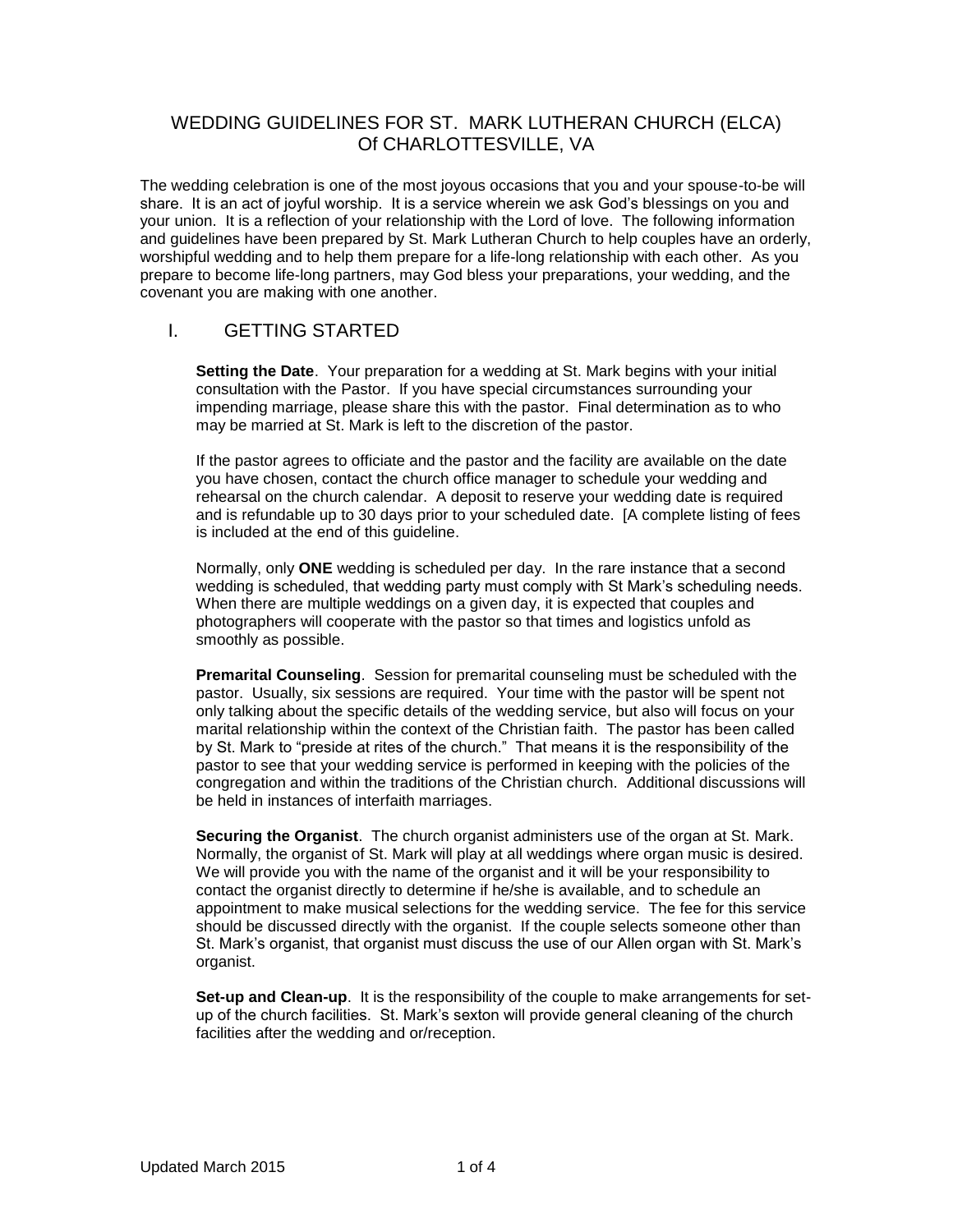## II. THE WEDDING SERVICE

**Liturgy and Order of Service**. The liturgy and order of service will be mutually agreed upon between the pastor and the wedding couple.

**Holy Communion**. The couple may choose to include Holy Communion as part of the wedding service.

**Music**. Throughout the centuries, music has been one of the primary vehicles that the church ahs employed to praise and thank God. There is a vast selection of music that is particularly appropriate for wedding ceremonies. Remember that your wedding is a worship service. Therefore, it is important to choose music that emphasizes our praise of, and thanks to, God. Purely secular music is better for your reception or wedding dance. The organist has many selections and will assist you in your musical decisions.

Some couples ask to use recorded music. While there is nothing inherently wrong with recorded music, you should know that live accompaniment could head off many of the technical difficulties associated with recordings. We strongly suggest that you refrain from recorded music.

Since the wedding service is a worship service, it is appropriate for those gathered to sing together. A hymn also adds to the sense of participation in the service by those attending. Hymns may be sung in place of other vocal music or instrumental procession or recession.

**Musicians**. In addition to an organist, some couples like to incorporate a vocalist or instrumentalist within the ceremony. Their participation should be discussed with St Mark's organist at the initial meeting with the organist. Extra rehearsals may be required.

**Bulletins**. Wedding service bulletins may be ordered, typed, and copied by calling the church office. Appropriate notification is required to ensure that the church office manager will be able to accomplish this service in a timely fashion. This service is feebased and varies with number and complexity. If the couple prefers to create their own bulletin, the pastor will be happy to provide an outline of the Order of Service and to assist wit the content of this publication.

Note: The bulletin is the best place to remind wedding guests that no flash pictures should be taken during the service.

**Flowers**. Most local florists are familiar with St. Mark and can recommend floral arrangements. Two vases for the chancel are available for use—arrangements for additional vases or display mechanisms for other floral arrangements should be made with the florist. If other vases or stands are used, please make arrangements for them to be removed and returned. Flowers should be delivered to the church a minimum of one hour prior to the appointed time for the wedding. If the couple plans to leave the flowers at the church for use at the Sunday morning worship service, please notify the church office manager as soon as possible so that your gift of flowers can be acknowledged in the worship bulletin.

**Candles**. Altar candles are furnished by St. Mark. Additional candles are not supplied by St. Mark. A member of the Altar Guild should be contacted to arrange for the use of other candleholders that may be available. Additional candelabras or a white aisle cloth (63' 7") should be secured from the florist. As with the flowers, candelabras, aisle cloth and any borrowed items must be removed at the end of the wedding ceremony.

The Unity candle is an option some people choose. Lighting the candle visually symbolizes the joining of two lives in marriage. The pastor will discuss the most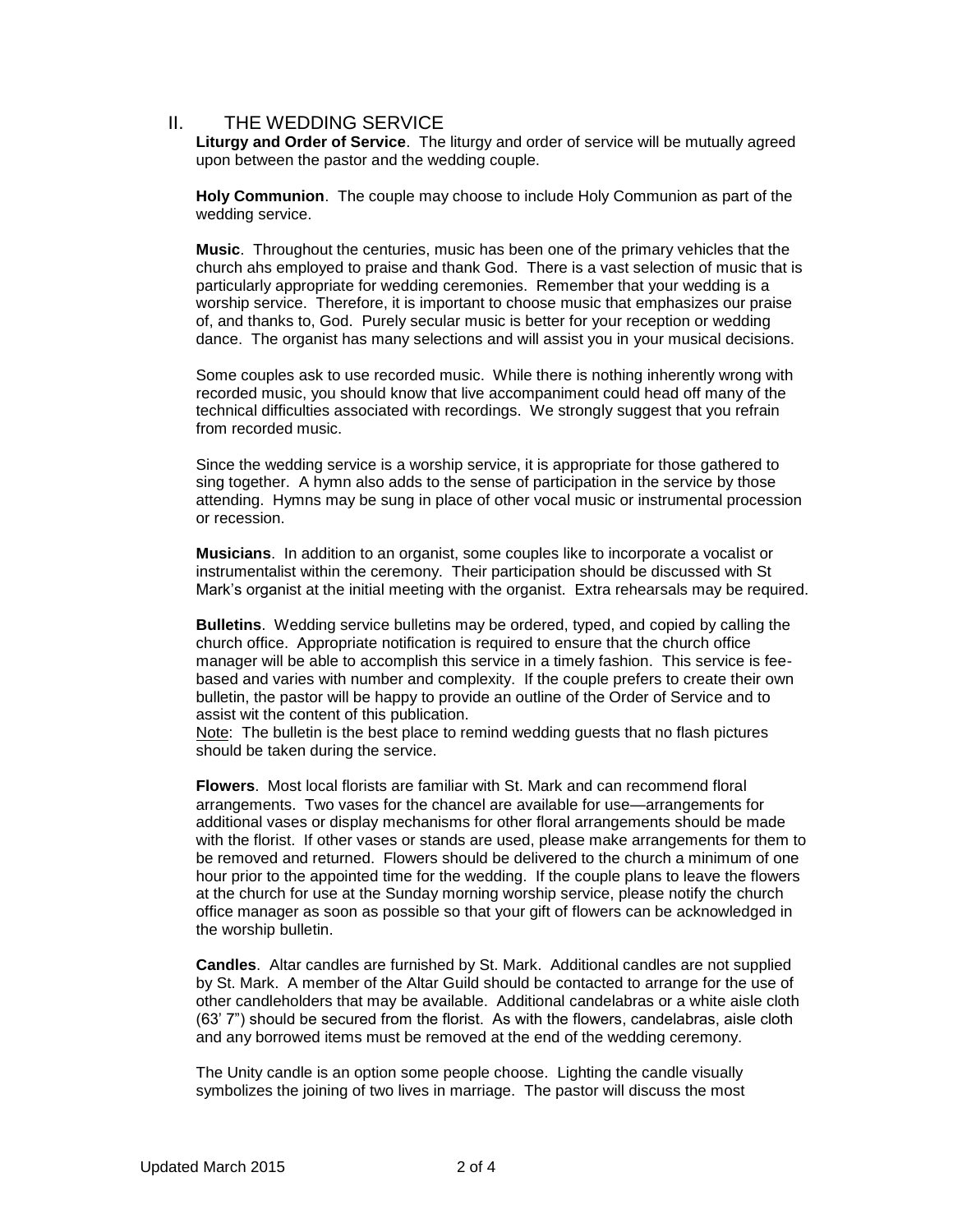appropriate methods of lighting the candle and the messages these methods denote to the congregation. The couple must provide the Unity candle and tapers.

**Paraments**. Paraments of the church season will be in place and will not be changed to coordinate with the colors of the wedding party.

**Photographs**. St. Mark has developed a set of standards for photographing and/or videotaping the wedding.

Dress. As is befitting the dignity and beauty of a worship service and wedding, all photographers and videographers should wear attire that is professional. Limits. At no time during the service is the photographer or videographer permitted any further than the tenth row of pews in the sanctuary. This will allow ample room for taking pictures or filming as guests and wedding party enter and leave the sanctuary. All photos taken during the wedding service (excluding the processional and recessional) must be taken with available light. No flashes are allowed during the wedding service. Videotaping is permissible, but must be done in an unobtrusive manner. The pastor should be consulted for appropriate placement of the equipment. Wedding guests should be instructed to refrain from taking flash pictures during the service. A simple reminder in the bulletin is appropriate. Following the service, the photographers are welcome to pose any portion of the wedding rite. If the schedule at the church permits, pictures can be taken prior to the wedding service, but must be concluded at least 30 minutes prior to the starting time of the wedding.

**Invited Pastor**. If the couple would like to invite another pastor to participate in the wedding service, remember that the pastor of St. Mark is the officiant and will coordinate the extent of participation by the guest pastor. If possible, it is recommended that guest clergy be present for the rehearsal.

**Readers**. You are encouraged to have laypersons read the scripture lessons during the service. Readers need to be present at the wedding rehearsal to receive instructions from the pastor.

Ring Bearers, Flower Girls, Junior Bridesmaids. The service can seem long to very young children, so we ask that you keep that in mind when selecting youngsters for a role in the wedding. We suggest that a caregiver be at the ready to usher children out of the service if becomes too taxing for them.

**Ushers**. A minimum of two ushers is suggested for up to 150 guests in order to seat and dismiss the wedding guests.

## III. ADDITIONAL NOTES

**Rehearsal**. The rehearsal is usually held the evening prior to the day of the wedding and will take approximately 30 to 45 minutes. All persons involved in the wedding should be present and on time: ushers, readers, bridal party, etc., should be present to learn of their special responsibilities. Parents should also attend so they know escorting procedures and seating placement. All arrangements for the wedding service should have been made prior to the rehearsal; rehearsals are not the time for last minute changes to the service.

**The License**. Couples must secure a license to marry from the state of Virginia and it must be brought to the wedding rehearsal and given to the pastor. If there is no license, there will be no rehearsal. If there is no rehearsal, there will be no wedding.